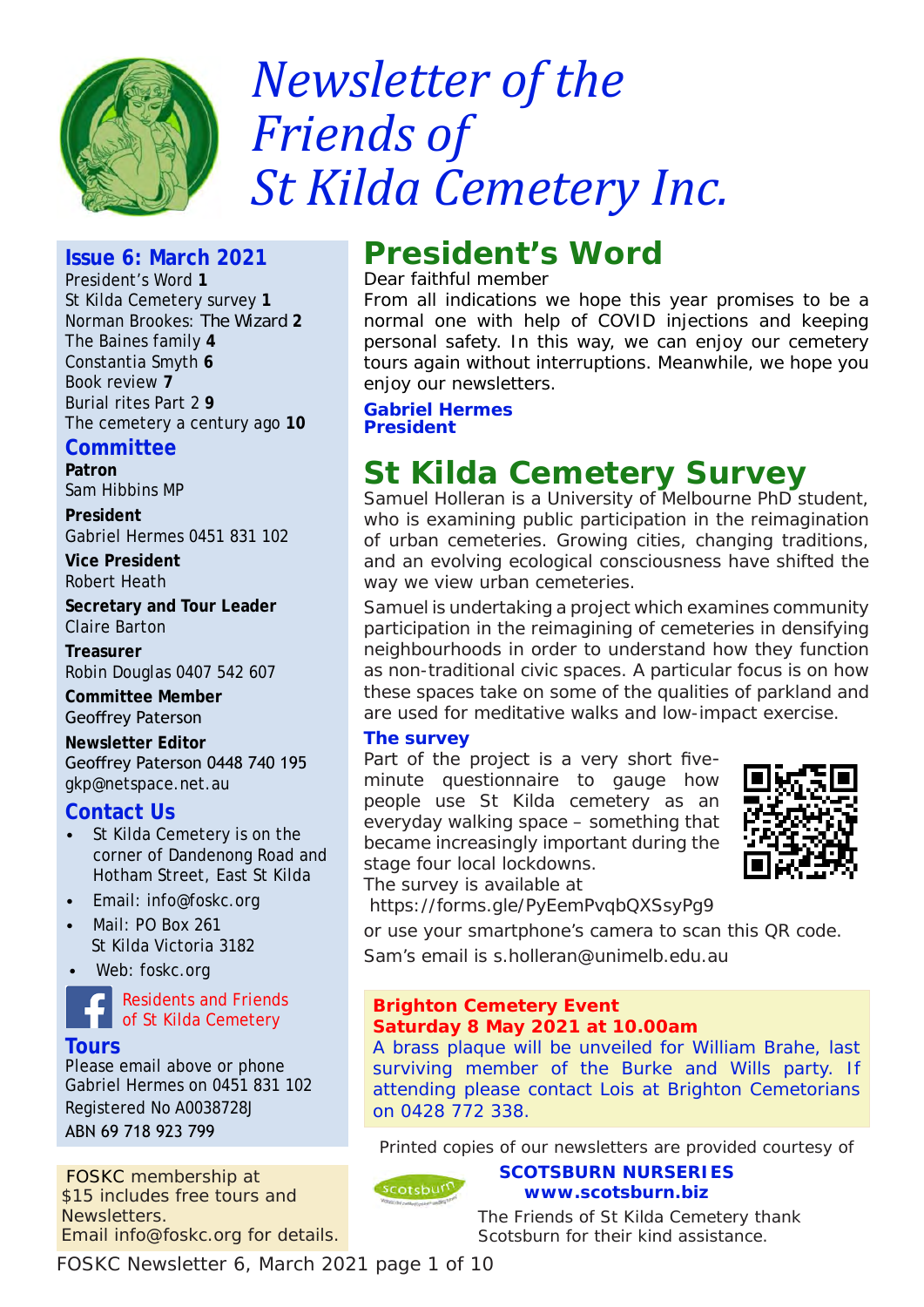# **Norman Brookes:** *The Wizard*

# by Robert Heath

As I write this article, the 2021 Australian men's tennis final has concluded, with the winner receiving the Norman Brookes Challenge Cup.

Who was Sir Norman Brookes, and why was this trophy named in his honour?

By way of introduction, it is worth noting four things concerning Sir Norman Brookes (1877–1968):

- First, he won the Australian Nationals Singles Championship in 1911. This championship was the forerunner of today's Australian Open. It is fitting to remember Sir Norman Brookes one hundred years after he himself was crowned as the Australian tennis champion.
- Second, due to his skills with racquet and ball, he was known in tennis circles as *The Wizard*.
- Third, he enjoyed success both as a singles and doubles player. He won innumerable championships in Australia, Europe and the United States and helped Australasia win five Davis Cup titles in 1907, 1908, 1909, 1914 and 1920.

• Finally, Sir Norman is buried in the St Kilda Cemetery.

This article looks at four aspects of the life of Brookes: 1. his early sporting life and the style of his tennis game; 2. his 1911 Australian Open victory; 3. his success at Wimbledon; and 4. his career as a tennis administrator. The article also contains a brief conclusion.

### **1. Early sporting life and the style of his tennis game**

At the Melbourne Church of England Grammar School, Brookes excelled at cricket, football and lawn tennis. He later took up golf and won the Victorian foursomes championship once and the Australian twice.

But tennis was his greatest enthusiasm. He started as a baseline player with powerful shots. By the time of his 1905 trip to Wimbledon, however, he had adjusted his style of play. In relation to his groundstrokes, he combined power with increased accuracy. But the major change was the introduction of an aggressive serve and volley game. He used a serve that twisted, spun and skidded away from his opponent. It was not easy to return these serves, and the return shot was often weak. Having delivered his serve, Brookes rushed to the net to put away such a return. In addition to this new power game, Brookes maintained the hallmarks of his old game – powerful groundstrokes, delicacy of touch and control of angled shots.

Norman Brookes was stylish and dapper on court, with a tweed cap placed firmly on his head. He wore a buttondown sweater, pressed white pants, and pristine white shoes. It was a debonair look.



#### **2. Sir Norman Brookes and the Australian Championship**

The caption reads:

Brookes played for the Australian Nationals Singles Championship only once in 1911 when he defeated Horace Rice in the final  $(6-3, 7-5, 6-2)$ .

No more appropriate opening of the new tennis courts and stand at Kooyong could have been devised than that in which Norman Brookes made a brief speech and served the first ball on Saturday. His uncanny skill and courtcraft, the familiar cap and square headed racquet

S. (M.P.A.IV – EP. ENCATA cross and these home deviced then their patients of the state of the state of the state of the state of the state of the state of the state of the state of the state of the state of the state of t

### **3. Sir Norman Brookes and Wimbledon**

From 1878 to 1921, and in subsequent periods, the Wimbledon Championships took place on the outdoor grass courts at the All England Lawn Tennis and Croquet Club in Wimbledon, London.

In the same period, the holder of the Gentlemen's Singles title did not compete until the Challenge Round, when he met the winner of the All Comers' Singles game to decide The Championship. To secure a place in the All Comers' Singles, a player had to advance through the draw, playing and beating each opponent. When the reigning champion did not defend

FOSKC Newsletter 6, March 2021 page 2 of 10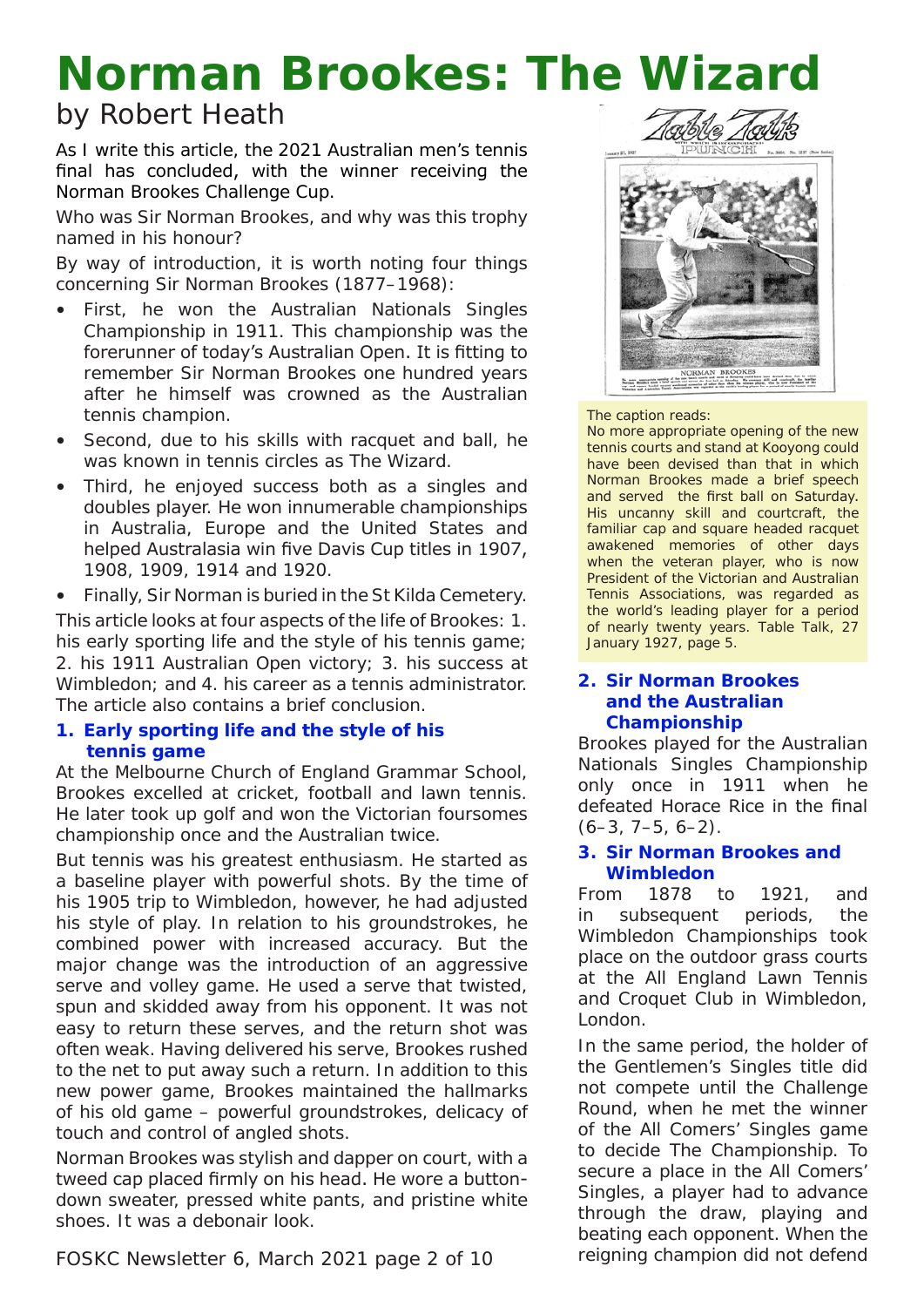his title, the winner of the All Comers' Singles game automatically became champion. In that situation, the All Comers' Singles was the final.

In 1905, for the first time, Norman Brookes travelled to the United Kingdom to play in the Wimbledon Championships. At this point, he was a director of the Australian Paper Mills Company Limited, the successful company of which his father had been managing director for many years.

In the singles, he advanced through four rounds, the Quarter Final, and the Semi-Final to secure a spot in the All Comers' Final. He defeated S. H. Smith in a fiveset thriller. Brookes managed to break his opponent's serve late in the fifth set, earning the right to play the reigning champion in The Championship. H. L. Doherty was playing for his fifth straight title. Laurie Doherty prevailed over Brookes in a tight encounter. It would be some 70 years before the Swedish champion – Bjorn Borg – won a fifth title.

In 1907, H. L. Doherty did not defend his title. Norman Brookes advanced through the draw to meet A. W. Gore in the All Comer's Final. At that stage, Arthur Gore had won The Championship in 1901; and he went on to win The Championship in 1908 and 1909. But 1907 was not his year. Brookes won in straight sets (6–4, 6–2, 6–2). According to press accounts, this victory was founded upon the Australian's aggressive net attack. Brookes was the first foreigner and first lefthander to win The Championship. He also won the doubles title, pairing successfully with Anthony Wilding, the New Zealand champion.

In 1908, Brookes did not defend his singles title at the All England Lawn Tennis and Croquet Club and did not return to Wimbledon until 1914. In that year, Brookes again won the Singles Championship and, with Wilding, the doubles championship.

Brookes played Otto Froitzheim in the All Comers' Final. Brookes comfortably won the first two sets of this game (6–2, 6–1), before losing the next two sets in a tightly fought contest (5–7, 4–6). The last set was another close affair, but the Australian eventually managed to break his opponent's service game (8–6).

In 1914, Wilding was the reigning Singles champion, so Brookes faced Wilding (also his doubles partner) in the Challenge Match.

Brookes won in three sets (6–4, 6–4, 7–5), ending Wilding's four-year reign as the Gentlemen's Singles champion. Wilding and Brookes won the doubles title.

In World War I, in 1915 and 1916, Brookes served as commissioner of the Australian branch of the British Red Cross in Egypt. He resigned in January 1917 and in May became commissioner for the British Red Cross in Mesopotamia. Soon after, he was appointed assistant director of local resources for the British Expeditionary Force there. Stomach ulcers had prevented active service.

As a result of World War I, the Wimbledon Championship was suspended until 1919. As Brookes was the reigning champion in 1919, having won the title in 1914, he did not compete until the Challenge Round, when he met the winner of the All Comers' Singles game to decide The Championship. Brookes lost in straight sets to his compatriot, G. L. Patterson (6–3, 7–5, 6–2).

## **4. Tennis Administrator**

I cannot improve on the summary of Brookes' career provided by W. H. Frederick in the A*ustralian Dictionary of Biography*:

Brookes was president of the Lawn Tennis Association of Victoria from 1925 until 1937; it was largely due to his enterprise that Kooyong, purchased in 1919, was developed as a tennis centre. In 1926 he became president of the Lawn Tennis Association of Australia, holding the office for twenty-eight years. Though naturally taciturn and reserved he could at times be outspokenly blunt, stubborn and uncompromising. Despite his great prestige he did not escape the charge of being autocratic and he came under criticism as a selector of Davis Cup teams, but Brookes' name and fame were legendary. In recognition of his distinguished services to tennis he was knighted in 1939.

## **5. Conclusion**

In light of the matters set out above, it is fitting that the Australian Open trophy is named after Sir Norman Brookes. If Brookes were alive today, it is likely that he would have told quarantined players to "get on with it". It is also likely that, putting the on-court antics and Twitter rants of Nick Kyrgios to one side, Sir Norman would have enjoyed the young man's powerful serve and volley game. It is *Wizard*-like.

FOSKC Newsletter 6, March 2021 page 3 of 10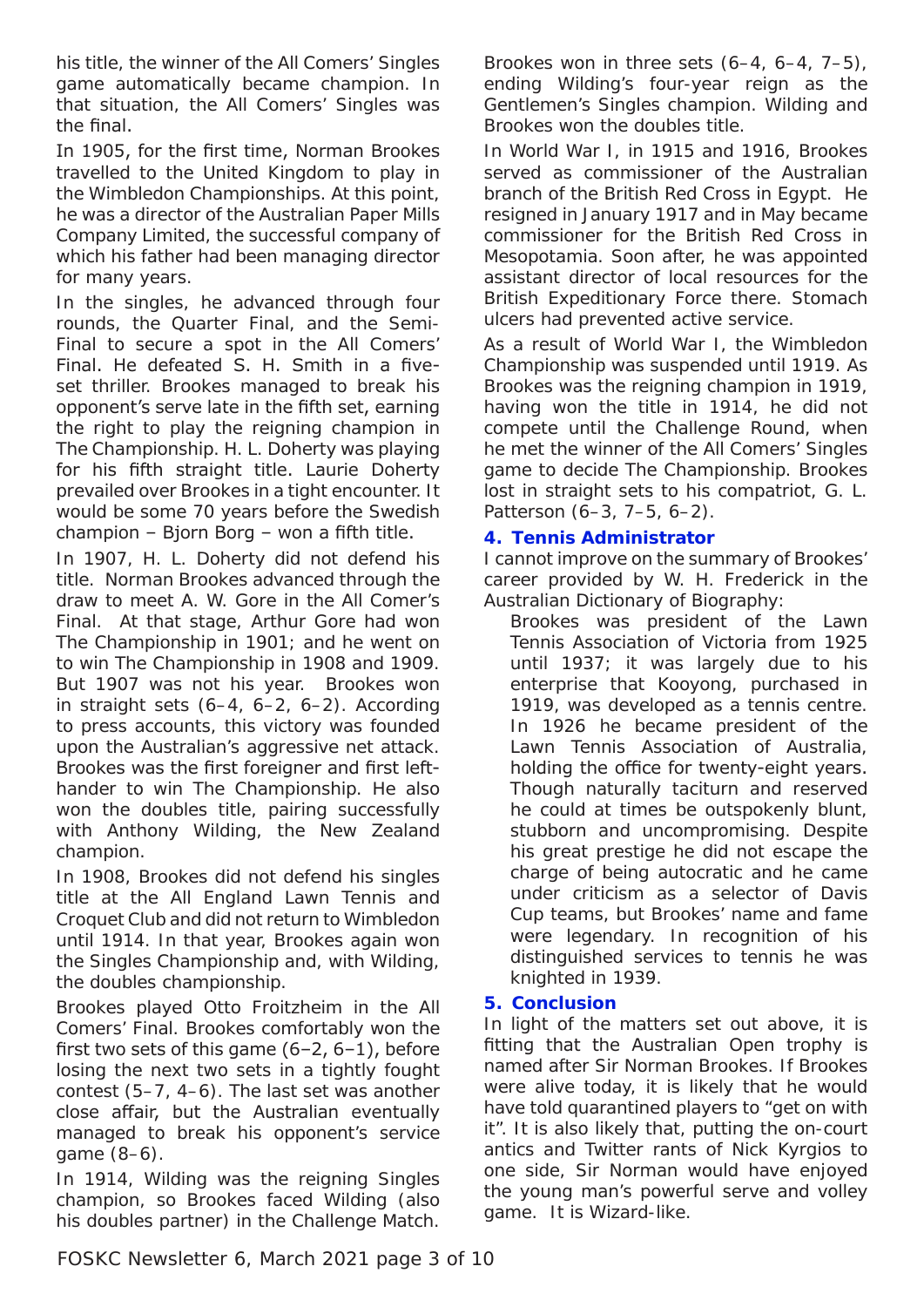# **The Baines Family**

by Gabriel Hermes



Have you in your cemetery wanderings come across an eye-catching memorial? The beautifully-made marble stone in this photograph recently caught my eye. It memorialises both father John Baines, who died in 1884, and his son Charles who was killed in World War 1 France 32 years later. I felt the story behind this stone was worth researching.

## **Charles Baines**

Charles Vincent Baines' enlistment papers provide some personal details.<sup>1</sup> Charles was born in 1882 to father John (featured on the headstone) and mother Mary. He was single, Roman Catholic, stood at height 5' 8" and weighed 145 pounds. He lived at 88 Hope Street, South Yarra.

Before joining the 1st AIF, Charles was a tram conductor at the cable tram depot located on the corner of Chapel Street and Toorak Road. The engine house and the tram barn were on this site which was opened on 26 October 1888. It was sold in 1929 and later became the Capitol Bakery, before being demolished.

The tram route at the time was Swanston Street, St Kilda Road, Domain Road, Park Street, Toorak Road and Chapel Street.

The cable tram was an ingenious system with the central power house providing traction for the wire rope under the roadway. The trams comprised two vehicles. The *dummy* or *grip* car was roofed and open and had the gripping apparatus in the centre with seats all round. The second vehicle was the enclosed *saloon* towed by the dummy. It had doors and windows and was ideal for old people, non-smokers, ladies and children, especially in winter.

The trams were painted different colours to denote a particular tram route.

The following description provides an idea of this form of transport:

The swaying, bucking progress – rather like riding a low slung racing camel – always had something of the funfair. Despite the traditional warning cry – Mind the curve!! – little old ladies and frail or befuddled gentlemen were apt to fly off as it lurched around. If the driver (bandit king of the road) missed his grip on the ever-moving cable, or misjudged his speed, the tram baulked and customers piled off to push it round the corner to clamp on the cable again. It was in the dark year of 1940 that I saw the last living cable tram lollop up Bourke Street. I knew with certainty that the world would never be the same again. Melbourne blew it when it stupidly and wantonly did away with its cable trams.<sup>5</sup>

Charles Baines as conductor would have warned passengers about approaching curves. He also collected fares using an unusual system where the conductor punched a hole in a long cardboard trip slip pinned to his uniform. At shift's end, the *confetti* collected in the punch was counted and matched with the money taken. This ticketing system was replaced by 1922 when tickets were issued to passengers.

Charles (Number 2560) enlisted on 5 August 1915 and embarked with the 23 Battalion 6th Reinforcements on A38 *Ulysses* on 27 October, arriving in Cairo one month later.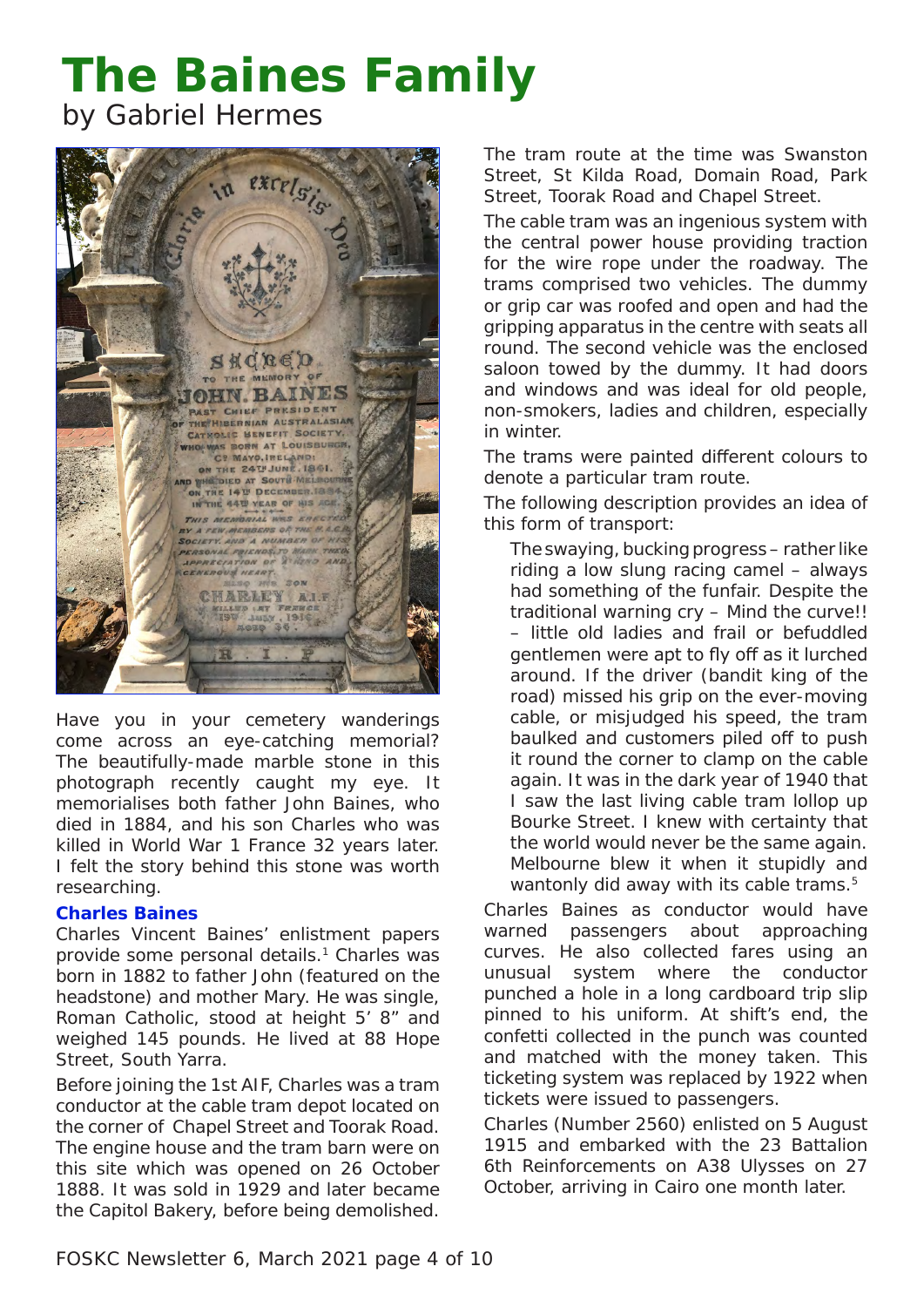

Nine months later on 17 June he embarked at Alexandria with the 58th Battallion joining the British Expeditionary Force at Marseilles on 23 June. The 58th comprised former Gallipoli troops and newcomers, like Charles, mostly from Victoria.

58th Batallion

First action was the Battle of Fromelles which aimed to draw German troops from the Somme. The battle started at 6.00pm on 19 July and ended 14 hours later. The Allies sustained 5533 casualties.2 Charles was declared missing and was deemed killed in action in February 1917. The following notices were published in *The Argus* in March and July 1917.

#### **DIED ON SERVICE**

**BAINES** – **Killed in action, July 19, 1916, previously reported missing, Charles Vincent, dearly loved youngest son of Mary and the late John Baines, 79 Green street, Richmond, late of Toorak.; also dearly loved brother of Edward (N.S.W.), Mrs. P. Baker (Richmond), Mrs Crellin (N.S.W.), Walter (Sale). aged 33 years. R.I.P.** *The Argus*, 17 March 1917, p. 13.

#### **IN MEMORIAM**

**BAINES** – **A loving tribute to the memory of my dear friend, Charles Vincent Baines, killed France, July 19, 1916, Fond memories ever cling.** − **(Lucy Thornell)**

**BAINES** – **In sad and loving memory of my dear son and brother, Charlie, killed in France, July 19 1916. R.I.P. Loved by all.**

**BAINES** – **A tribute to the memory of our comrade, Private C. V. Baines, who was killed in action in France, July 19 1916. R.I.P.**

**Sweet is the memory, left behind Of one so noble, true, and kind His fight is fought, he stood the test, We'll always remember him as one of the best.**

– **(Inserted by his comrades of the Toorak Depot, Melbourne Tramway Board.)** *The Argus*, 21 July 1917, p. 11.

July Newsletter deadline is 20 June 2021. Your contribution is welcome. Please send to gkp@netspace.net.au



#### **The Baines Family**

John and Mary, parents of Charles, were born in 1841 and 1839 respectively in the neighbouring Irish counties of Mayo and Sligo. The English 1871 Census records John as head of family and dockworker, May (Mary) and Mary Ellen aged 5, living at 29 Upper Birkett Street Liverpool. The family subsequently moved to Durham before migrating to Australia in 1881 when John is listed at the Caledonian Hotel, 14 Coventry Street, Emerald Hill.<sup>3</sup> He was also Vice President and President of the Hibernian-Australasian Catholic Benefit Society, a church-based support network for Irish-born and Irish descendants.

#### **The headstone**

John Baines purchased a double plot in the Roman Catholic section in 1881. This was the year in which son Thomas, aged 12, died of typhoid fever and was buried in Grave 652, which did not have a headstone.<sup>4</sup> John was buried in the same grave three years later. It was not until after Charles died in 1916 that the Hibernian-Australasian Catholic Benefit Society paid for the attractive headstone.

#### **Notes**

- NAA: B2455, Baines, Charles Vincent. naa.gov.au
- <sup>2</sup> Battle of Fromelles. www.awm.gov.au/collection/E84321
- <sup>3</sup> *Sands and McDougall's Melbourne and Suburban Directory*, 1880, page 262.
- <sup>4</sup> St Kilda Burial Order, Book 61 #10129.
- <sup>5</sup> J. Hepworth, Our lost cities, *The Sydney Morning Herald's Good Weekend*, 19 March 1988, p.32. Quoted in M. Simpson, *On the move: a history of transport in Australia*, Powerhouse Publishing, Sydney, 2004, pp. 53–54.

The author acknowledges the assistance of Jillian Hisock, Kelly Hoskin, Claire Barton, Warren Doubleday and Geoffrey Paterson .

Furniture sales & restoration

Specialising in 20th Century design / Mid-Century / Modern furniture.

- w edwinfox.com
- t 04511 94396
- e edwinfoxdesign@gmail.com Melbourne



FOSKC Newsletter 6, March 2021 page 5 of 10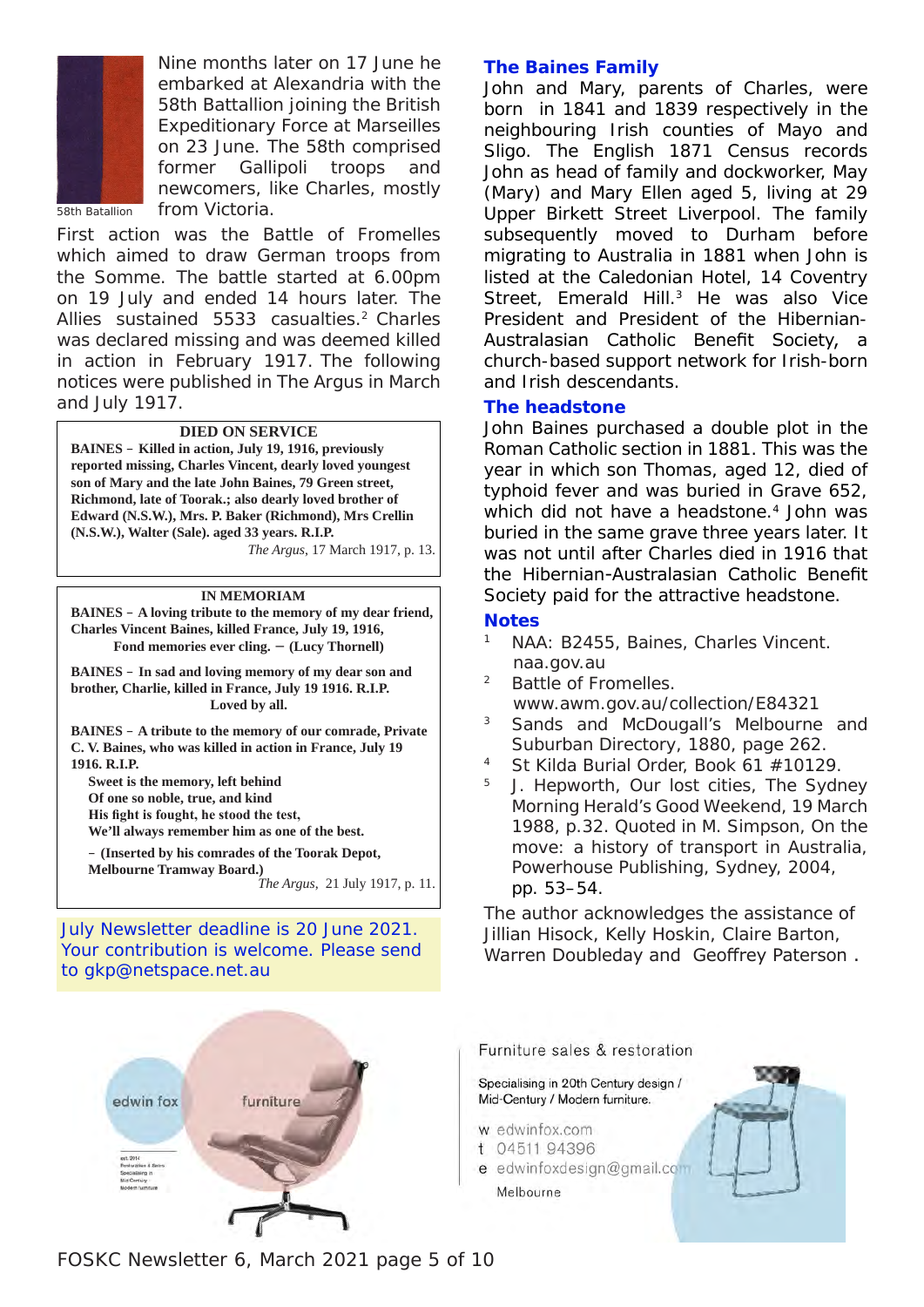# **Constantia Smyth** by Meg Lee



Constantia Mathews Smyth (née Alexander) Photograph: E. M. Robb, *Early Toorak and district*, Robertson & Mullens, Melbourne, 1934.

St Kilda Cemetery

shelters the body of the wife of Captain George Brunswick Smyth, a founding father of

Melbourne. Constantia Alexander is buried with nephew Alexander

William Mitchell Chalmers. Constantia was the daughter of Mr Thomas Alexander, Governor of

the Arsenal at Mauritius. She was born on 1 May 1816 in Ramsgate, England and arrived with

her family in the earliest days of Melbourne. They made their home at *Llanmiloe*, situated in Williams Road, (approximately No. 222)<sup>1</sup>. Her mother was Mrs Grace Alexander married to Thomas Alexander. Captain George Brunswick Smyth married Constantia Mathews Alexander at St James' Church, Melbourne, on 23 November 1839 in the presence of three witnesses, H. N. Carrington, J. B. Were and F. A. Powlett, each a notable pioneer of Melbourne.2 The Rev. J.C. Grylls officiated.<sup>3</sup>

Captain Smyth's friend Robert Russell, was also married at St James' Church the following month, occurring one week after his election to the Melbourne Mechanics' Institution's first committee, and the month after his speedy trading of land in Brunswick Street.

There is an unsourced note in the Royal Historical Society of Victoria files showing the Alexander family's direct line of descent, via their Friend forebears, from William the Conqueror and Catherine Parr in another family branch.

Constantia's sister, Augusta was married in Mauritius to Lieutenant Charles Forrest (b. 1809, Cawnpore, India). Charles Forrest built one of the first homes in South Yarra, *Waterloo*, and another *Hermitage* at corner of Toorak Road and Church Street.

Eliza, a stepsister of Constantia, married Captain Browne, another Melbourne notable. Lady Stawell describes her as a great beauty. They met on the ship which transported the

Alexanders to Mauritius from England. Eliza was brought up in Kent, married in Mauritius, lived in London, travelled to India; and settling first in Sydney, then in Melbourne later returned to England, then back to Melbourne and finally to Sydney.

Captain Browne is the father of author, Thomas Alexander (Rolf Boldrewood) and therefore nephew to Constantia. Rolf Boldrewood loved his mother dearly and attributes his artistic gifts to her side of the family.

Thomas Alexander, another brother, went bust during the depression.

Eliza had an unhappy marriage and bore her husband nine children. Browne, the author, described her as very feeble yet at 85, 10 years prior to her death, her mind, eyesight and hearing were nearly perfect. She died, reportedly of old age, on 8 November 1899.

This is the same year that Constantia died in Melbourne. In Rolf Boldrewood's diaries he states that he paid Constantia a visit in 1889. She would have also been an aging woman.

Captain George Brunswick Smyth had extensive landholdings, including *Chelsworth*, and *Bois Cheri* in Ivanhoe, and was almost bankrupted during the 1840s recession. They returned to England where he died prematurely. Constantia was widowed in 1845 after four years of marriage.

In addition, Constantia owned 300 acres of land at Jika Jika. She also owned land at Allotment 2 Section 2 in the City of Melbourne prior to her marriage, in her own name Constantia Mathews Alexander.

Constantia and George were childless: she was 29 years of age when he died.<sup>4</sup> Constantia remained in the United Kingdom as per the Census of 1851, living in Blackheath Hill, Greenwich, Kent. She was cohabiting with four Polkington children: Ellen K, 20 years, Rose Emma 20, Alice 18 and Frederick 15, a scholar. These were her nephews and nieces by marriage. All named women in the house, including Constantia were annuitants. They lived with two servants.

Constantia eventually returned to Australia where she died. Melbourne Directories show Mrs Brunswick Smyth recorded as a resident

FOSKC Newsletter 6, March 2021 page 6 of 10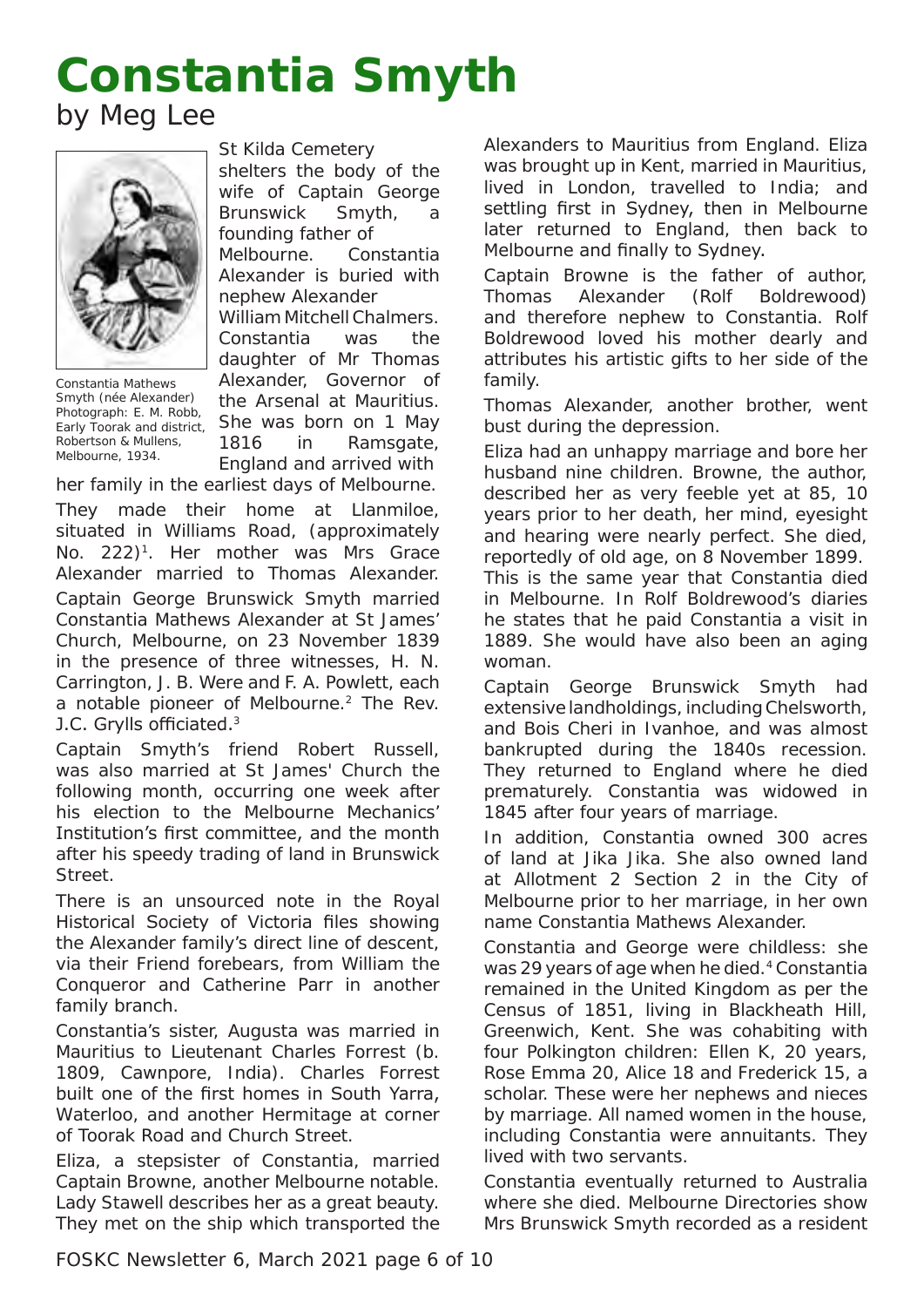of Marlton Avenue St Kilda in 1892, a year prior to her arrival at Sorrett Avenue where she died.

She is buried with her nephew, Alexander William Mitchell Chalmers, company manager and company auditor, practising accountant out of Lombard Buildings, Melbourne. He died on 24 August 1947 in Melbourne.

He was her dutiful executor when she died, returning two portraits of Captain George Brunswick Smyth to England in 1899. Melbourne or indeed Australia does not own a photograph or portrait of Captain George Brunswick Smyth. If anyone can advance this search for the portraits, I would like to hear from you.

Meg Lee's email is Leemeg65@gmail.com

### **Notes**

- <sup>1</sup> E. M. Robb, *Early Toorak and district*, Melbourne: Robertson & Mullens, 1934, page 119.
- <sup>2</sup> *The Cornwall Chronicle* (Launceston), 18 December 18, 1839.
- 3 M. Cannon & I. MacFarlane (Eds), *Historical records of Victoria*, Volume 3, *The early development of Melbourne*, Melbourne, 1984, p. 596.
- <sup>4</sup> Constantia's Death Certificate, Births Deaths and Marriages, Victoria.



Constantia Smyth's grave at Other Denominations, Compartment C, Grave 227. Also buried in the grave are Margaret Chalmers, 1935, and Alexander Chalmers, 1947.

# **Book review**

# by Genevieve Pound *Oh Happy Day: Those Times And These Times.* **By Carmen Callil**

# **Penguin Random House, 2020. \$32.99**

A gypsy woman once stopped me in a crowd and quietly told me I had lucky eyes and that I would travel. We were two outsiders, one a traveller and the other a visitor, in London's Camden Market. The reassurance of this stranger reverberated like the words of a guardian angel. It was about 1990, I was 24 and I had been allowed a two-year working holiday visa. London looked and sounded familiar, like a vast version of Melbourne. To those who were interested, I could explain the origins of my grandfather's English surname; and I politely endured chortled remarks about convicts, or my accent.

However, about my grandfather's mother, Ellen Conquest, whose father was English, I knew nothing but the name. Only in recent times have I learnt that her father, George Conquest, a brickmaker, came from Leicestershire with his parents and siblings when he was 16. Several of the Conquest family rest in St Kilda Cemetery, including his parents Joseph and Mary, and two of his infant daughters Margaret and Elizabeth, who died two years apart. George was laid to rest in Cranbourne Cemetery in 1900, "Blessed are the dead which die in the Lord for they rest from their labors". George and his family were *assisted* migrants who made the transition from subject to citizen in 1852, due to the influence and financial support of his uncle, Joseph's brother, also named George Conquest.

Carmen Callil's book focuses particularly on this man, one of the very early European settlers of Prahran. George was an everyman of the lowest rung of English society, and Callil has built a magnificent jigsaw of the written records concerning him. He could read, having been baptised in the Independent Chapel of his Leicester birthplace, but has left no writing; instead it is his actions which speak for him. By way of context, this George Conquest was almost the same age, and lived a similar lifespan, as Caroline Chisholm. In 1830, she married at the age of 22, however, for George aged 24, it was the peak year of transporting convict labour and he was one of 5000 men to enter New South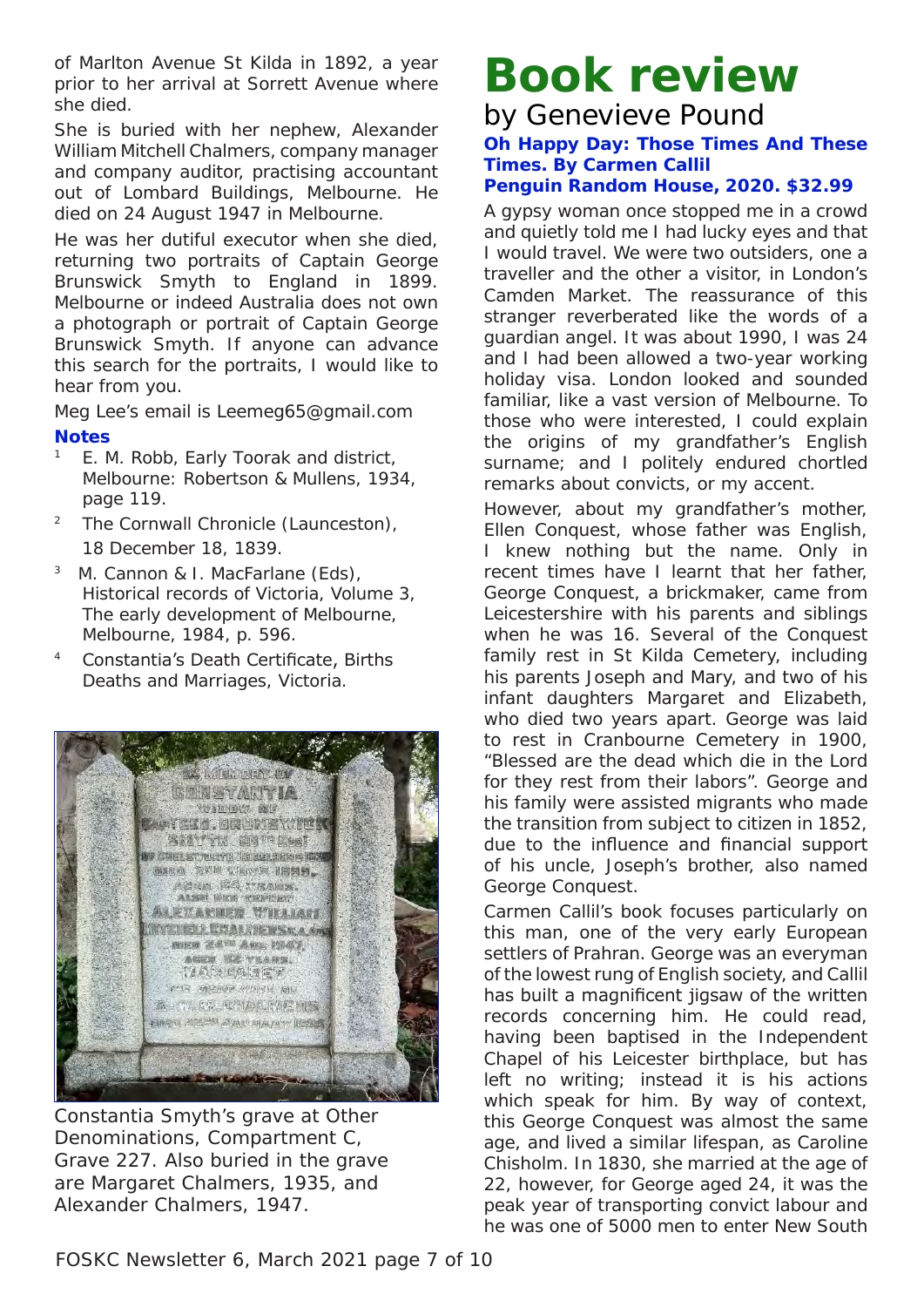Wales. His trial was conducted suspiciously and as Callil often refers to Charles Dickens' work, I was reminded of *Little Dorrit* which was set in a debtors' prison and illustrated the hopelessness of the legal system and the crushing impact on prisoners' families. It also pained me to read accounts of the awful segregation of Joseph and Mary and their children in the crowded workhouse. From his sentencing at the Chester Easter Quarter Sessions in May 1829, George was marched in chains from Chester jail and taken to the prison hulk *Ganymede* at the Royal Arsenal Docks at Woolwich, about 20 kilometres along the Thames River from Camden Lock. It is a miracle that he survived those seven months and then the journey to Australia, in one of these ships run as corrupt and self-serving enterprises by people who had previously worked in the slave trade. It must have been his lucky eyes: his sentencing record states the 24-year-old had hazel eyes, freckles, and was about 5' 8''. His brothers named their first-born sons in his memory, as transportation was a form of death and for all they knew George was lost to them; and to his love Sary and their unborn daughter, who would later die in infancy. Sary is Callil's ancestor.

Callil's book explains how convicts were not just London pickpockets but were people shut down and removed by the ruling classes, all over England and its dominions. Englishman Joseph Mason, convicted and transported for gathering to agitate with other underemployed rural workers, was assigned to a landowner in Parramatta around the time George was sent to Bathurst. Mason, having served his sentence, was able to return to his wife and children in England, where he wrote an eloquent memoir as grateful payment to the man who had provided his fare home. George Conquest was granted his ticket of leave, around the time his master received John Gardiner as a guest, fresh from travelling north from Port Phillip, with reports of the wonderful fertile land there. A year later, the master's son was sent south with two years' worth of provisions and a team of workers, which included George Conquest, the canal worker from Leicester. My family lived for 25 years near Gardiners Creek and we knew nothing of George Conquest and his family, who settled in nearby Prahran. Our house was built between the two world wars on old orchards.

Callil maps out the quick deconstruction of the land and Aboriginal communities eighty years before that. George became a carter at the time of gold being discovered, and amassed savings in a bank account. Then he slowly started to send for his family, many of whom, being brickmakers, settled in Prahran and worked on the clay banks of the Yarra River, making thousands of the bricks that made Melbourne. In 1854, George sailed as a paying passenger to England and spent half a year in Leicester; returning to Melbourne he masterminded a way through the elaborate emigration process to bring textile worker Sary to Melbourne in 1858. On paper at least, Sary was transformed into a housekeeper – a more sought-after migrant. Reunited in their fifties, Sary and George found peace in a tiny cottage in Robinson Street, Prahran. Their happy day had arrived.

Callil is a Melburnian who has lived in London since 1960, working in publishing and heading up Virago Press. My literature studies were inspired by the works Virago published, which gave voice to women, and others underrepresented. Like Callil, I learnt nothing about Australia's earliest years when I was at school. Since leaving school I've searched for my family's story, all the while uneducated about emigration, workhouses, transportation, and what clearing land can really mean; and I now see that a veil was drawn over these aspects of our past. Ballarat's showpiece, Sovereign Hill, doesn't prepare us for the reality of those who didn't find treasure and ended their days in the Melbourne Benevolent Asylum (refuge and hospice), or the Yarra Bend Asylum (for broken souls and minds). I was reading Callil's book this year around Australia Day. Many would agree that our earliest European days must be trawled over, however painful; the English certainly kept meticulous records. Callil alludes to the penal system's unfathomable inhumanity, and how delving into its records affected her in the same way as first learning about the Holocaust. The acquisition of Australia needs to be discussed in English as well as Australian schools.

My uncle was not impressed that he was given the second name *Conquest*. Born in the 1930s, he later dropped the name. His father, my grandfather Francis George, told countless stories about his time in Ypres during World War 1. An Australian soldier was not required to salute an English officer,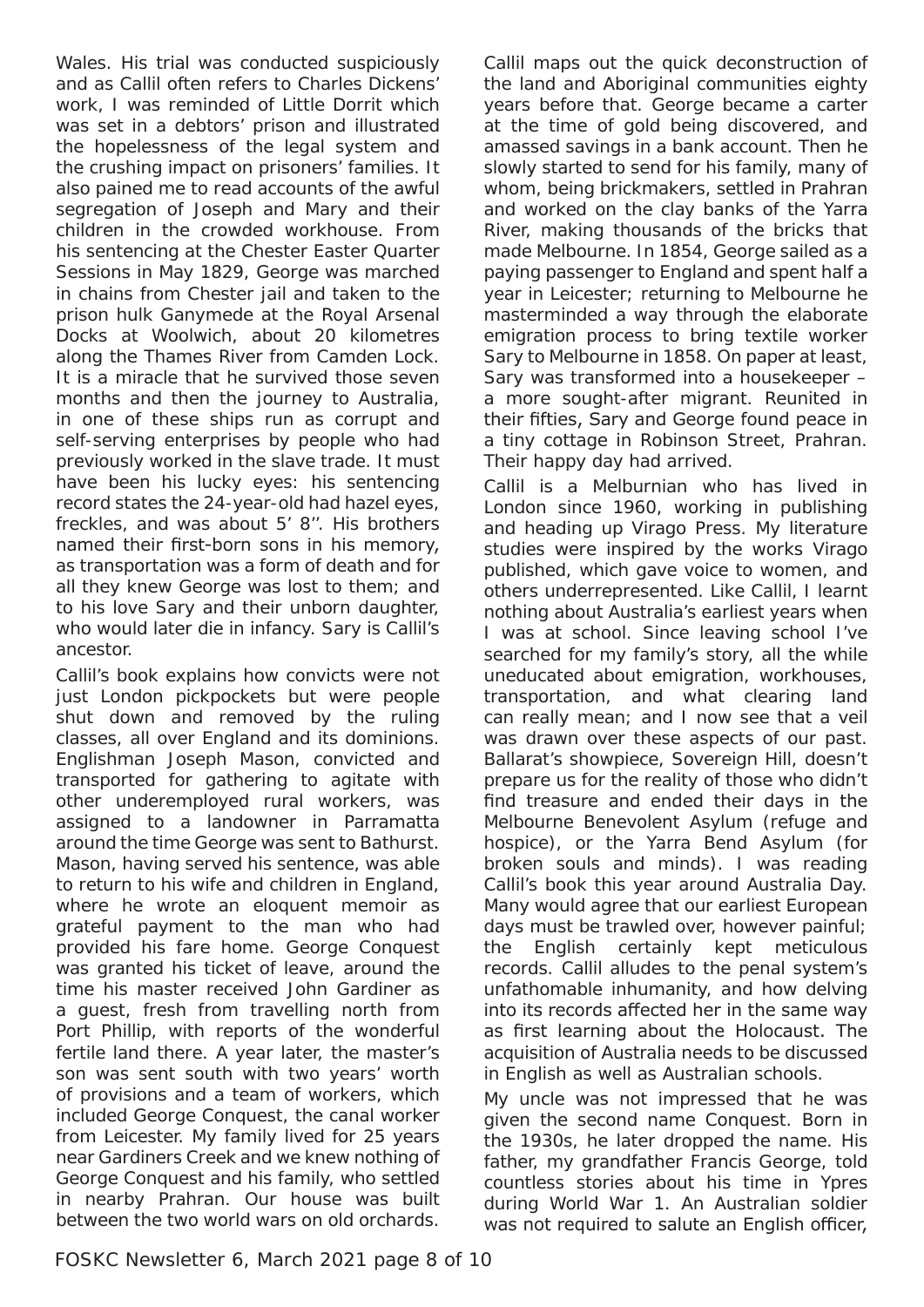which drove the latter wild. A century earlier, a convict could be made an example of, and receive lashes for, a smirk at authority.

Callil's book spells out the legislation, the religion, the class system, the health and disease, the colour and drudgery, the industry and the unemployment, the oppression and the opportunity of George Conquest's time, and the personal bravery of the man and his people buried at St Kilda Cemetery.

Aptly, my cousins are meeting up on the Labour Day weekend, and I will commend to them Callil's book about the man who overcame such adversity and has brought us to this wonderful land of long weekends. I am so happy and proud that George Conquest's memory is rekindled. We are now allowed to be proud of our family who came from the land of the Luddites. Thanks to Carmen.

# **Burial rites**

# **Part 2** by Gabriel Hermes

**Islamic burial** is quite different as the deceased must be buried as soon as possible, after the body is bathed and shrouded in white or linen cloth, and followed by a prayer in the mosque courtyard. No casket is used and there is no viewing.

After the funeral service mourners will walk in silence to the burial plot; no women and children are permitted at the burial of the deceased. The deceased's head must point towards Mecca. Giving flowers and gifts to the mourning family is not appropriate. Burials must be in a Muslim cemetery and cremation is prohibited.

A simple stone will mark the grave and large decorated monuments are prohibited by Islamic law. After the funeral the family of the deceased will gather and receive guests, while the souls of the deceased are judged either to follow the path of hell or enter Paradise.

**Jewish burial** is flexible for the different sects of Judaism, each having its own traditions and beliefs. A Rabbi is called when a person dies at home. The family can have a service in a chapel, in a synagogue, or directly in the cemetery.

Meantime a Shomer (watchman) stays with the dead from time of death until the funeral or burial. Preparation of the deceased includes washing and dressing

by a licensed staff member or the Chevra Kadisha to perform the Tahara and Shmira. Putting a small stone on a grave is to remember in a permanent way the memories of the deceased. Cremation is not recommended because they believe you should not damage the body because it belongs to God, but some do want to be cremated and follow the burial protocol.

**Hindu faith** is the third largest in the world with one billion followers. Funeral service rituals vary between sects. The Hindu prefers to die at home surrounded by family who will keep a vigil until cremation, usually within 24 hours. His body is in a casket for the mourners to see the deceased. The ashes are scattered in the sacred Ganges river or at some place of importance to the deceased. The male or female mourners wear white; black is considered inappropriate. The mourning period lasts from 10 to 30 days and a ceremony is held at home. Visitors are expected to bring fruits in order to liberate the soul for the journey to heaven.

**Traditional African rituals** The main belief is that life and death are continuous and death is another state of being. Soon after the individual dies, they inhabit the spirit world and can be reincarnated into several people. On the other hand if the individual is not buried properly or has lived in a dishonest way, the deceased's ghost will wander around among the living and could harm living individuals.

The deceased is covered with his or her own clothes and with the skin of a slaughtered animal. The house is then prepared to receive the whole community to pay their respects and hold a vigil. They first turn all the pictures to face the wall, cover all mirrors, and windows are smeared with ashes so the dead cannot see themselves.

Secondly, they must make a hole in the house wall to remove the dead person feet first through the hole thus facing away from the house. They must not use the front door symbolising that the deceased is now part of the ancestral community. At the burial site the family remains silent. Once in the grave, the deceased is supplied with afterlife food, pots, pans, shield and spear.There is sometimes a ritual killing of a cow for the deceased to take to the land of his ancestors and at the same time to protect the living. Source: Wikipedia.

FOSKC Newsletter 6, March 2021 page 9 of 10